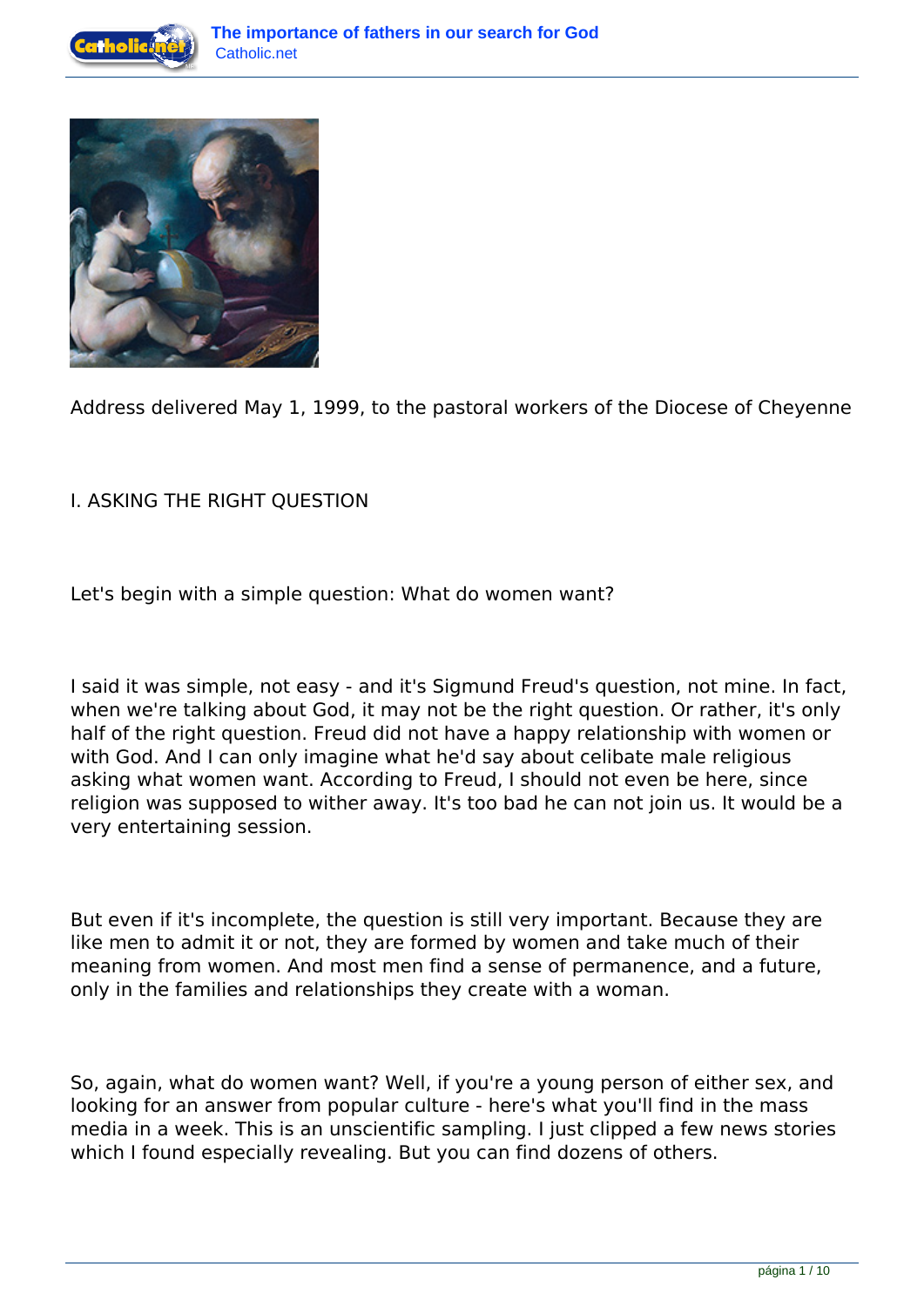

Here's the first, from the Denver Rocky Mountain News. The headline reads: "Sensitive men a turnoff."

According to the article, saying you're sensitive about Catherine Zeta-Jones will not win any points with her.

"'The whole' 90s-man thing - where men think women need to know the man's' innermost feelings' - is the worst thing ever invented, 'the Welsh actress told the May issue of Details magazine. 'I hate it when people say' I'm very sensitive. '"

Zeta-Jones stars with Sean Connery in the new movie Entrapment. She says she's not romantically involved with anyone right now. "I'm working six days a week," she said, "And if I'm in love, I want to be in bed with that person six days a week."

Here's another clipping, this one from the Denver Post. It's called, "Holy career change: Singer becomes a priest."

Irish singer Sinead O'Connor once ripped up a picture of the Pope on American television. But she's now been ordained as the first female priest in the Latin Tridentine Church, a tiny Catholic splinter group, by self-described Bishop Michael Cox. Cox had previously pioneered a phone-in confession service in Ireland.

"Anyone who knows me, knows what I've done makes perfect sense for me. I adore God and believe very much in the power of prayer, "said Miss O'Connor.

The controversial singer said she had already celebrated Mass four times. But she will study with Michael Cox for six weeks before starting her priestly career as "Mother Bernadette Mary." She also plans to use her new name in her music career.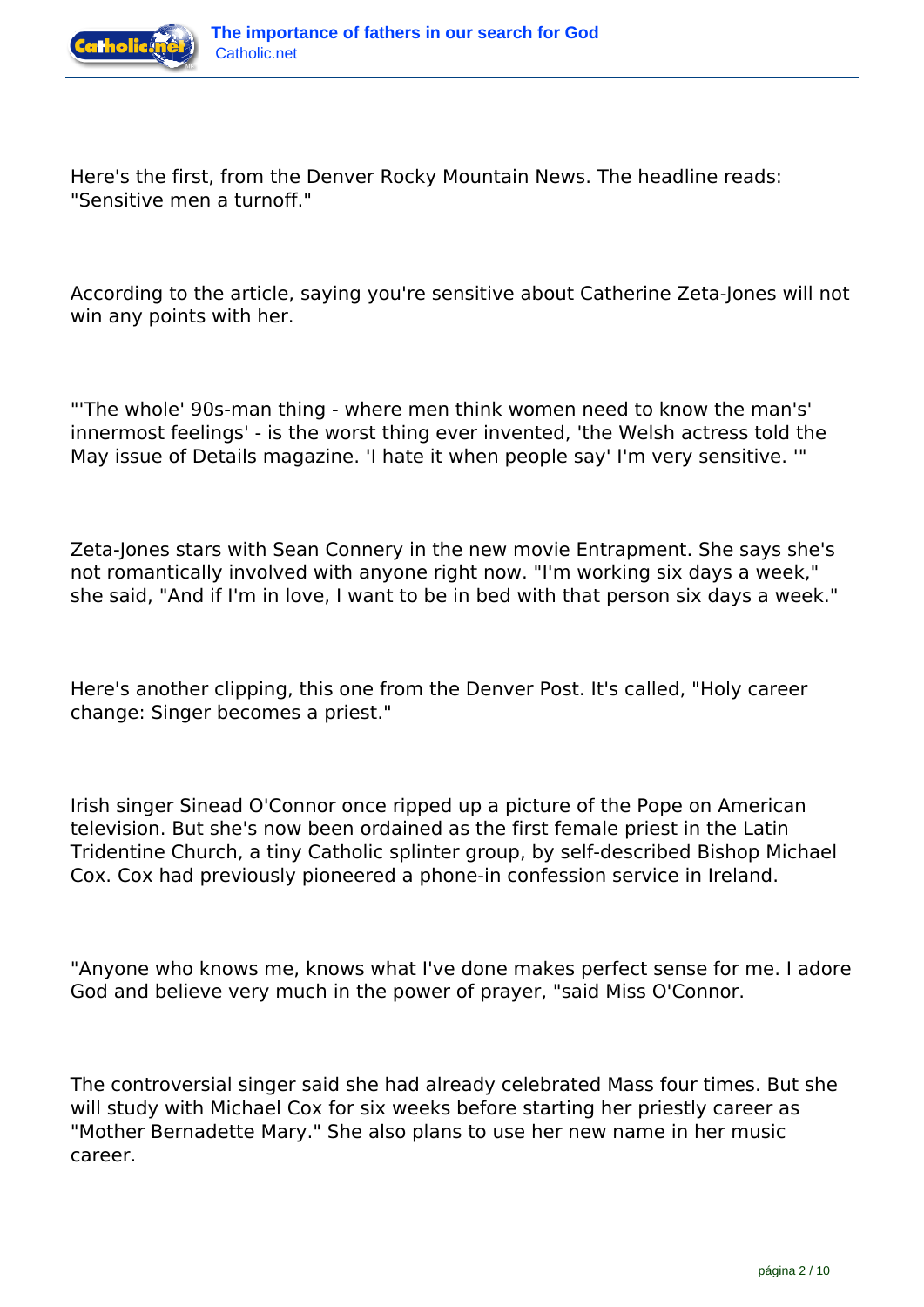

And here's a final item, again from the Denver Rocky Mountain News. It's entitled, "McClachlan to pull plug on Lilith Fair."

Recording star Sarah McLachlan says it's time to raise a family. As a result, she'll close down her traveling rock-music festival - the Lilith Fair - after this year.

"We're all well into our 30s now, and we decided we wanted to have babies," the 31-year-old singer said.

Of course, having babies is completely normal. But it's also a little ironic. McLachlan is a strong supporter of "abortion rights." She also founded and named the Lilith Fair - which, some of you know, is a very popular, and mostly female, rock show. But Lilith actually was. . .? After we finish here today, look it up in your Webster's Dictionary. In Hebrew mythology, Lilith is a female evil-spirit who lurks in desolate places and preys upon young children. The similarity may just be ignorance, or a coincidence. But it's also a little strange.

I singled out three women celebrities because I had Freud's question in the back of my mind. But I could have chosen three men just as easily. Ted Turner, who spends a large portion of his fortune in a war against new life. Howard Stern, who makes a radio career out of jokes about promiscuity, infidelity and brutality including banter about sex with the Columbine High School massacre victims on the same day they were killed. Marilyn Manson, who embodies sexual confusion, and whose music seems to be an ongoing invitation to violence.

None of the many men and women I know in daily life resembles these public figures in any way. But that should not comfort us. The behavior of media icons makes a difference - a big difference - because they set an example. They help to create a climate for good or evil. By the model of their own lives, they encourage certain actions. In other words, they tell young people what they should want.

The message our culture now sends to young and old alike, women and men alike,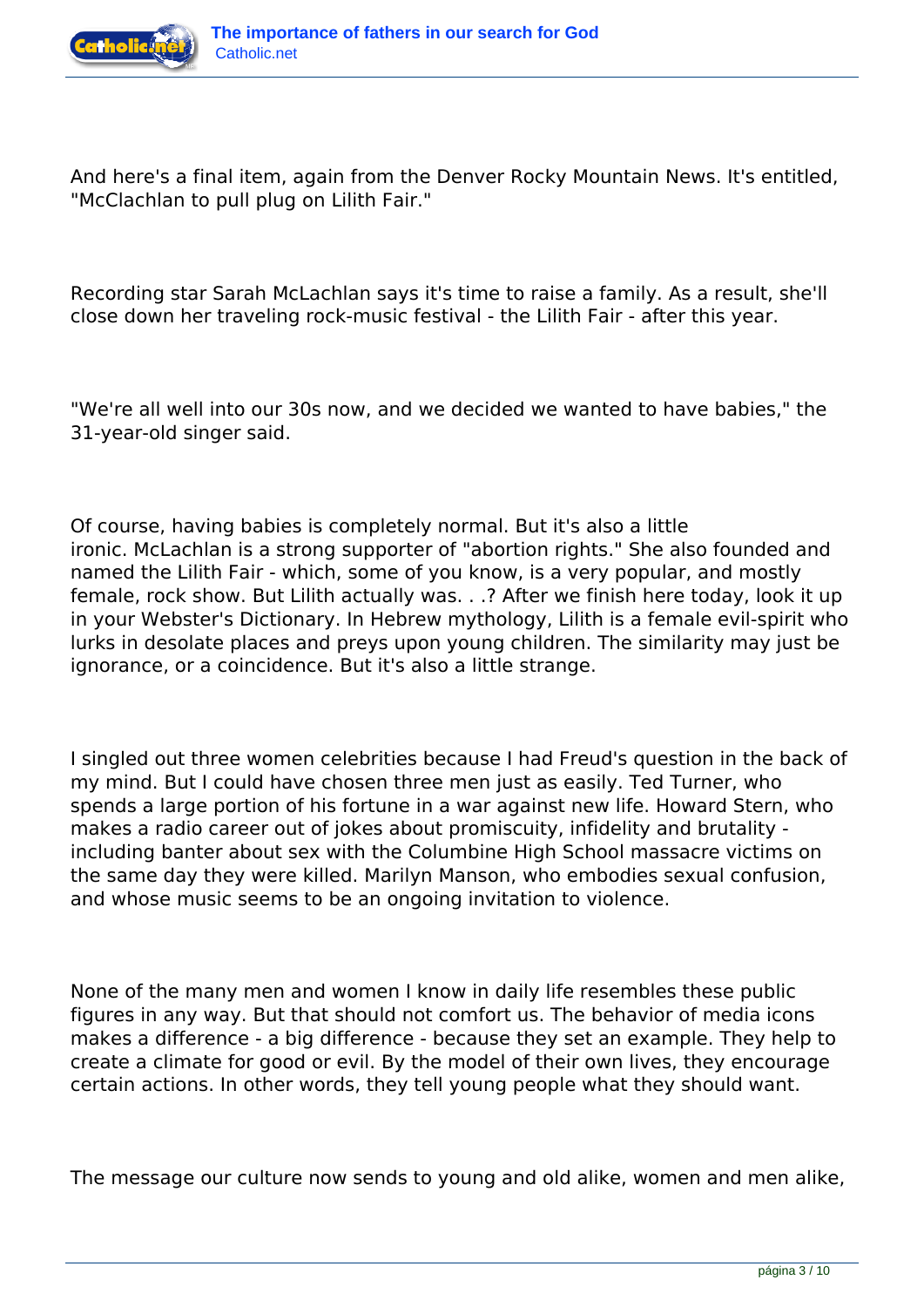

about what they should want is not even subtle anymore: It's a message of confusion and disharmony; Contempt for convention; Aggressive sex; Self-absorption and greed. You'll forgive me, I hope, if my words sound a little dark, but I just buried three of the young people killed at Columbine, earlier this week.

I believe in the resurrection. I know that God will draw good out of this tragedy. But I would not wish the sorrow of those parents on anyone in this room. I believe it's a mistake to simply blame the media for the kind of violence we had in Littleton. But the media do not need to take responsibility for helping to create the habits, expectations and desires in our young people who can lead in very troubling directions.

What does the human heart want? What does the human heart want? What does the human heart want? What does it need? Whom does it long for? God created men and women to complement each other, to complete each other in Him, to share in His community of love. We love God best by loving and serving each other sacrificially. That takes many different forms. But it's the family, the love between a husband and wife, the mother and father, which is the glue of everything else in society. Children learn the language of love - the vocabulary that enables them to understand God - by watching their mother and father. They need both. Mother-love and father-love are not the same thing.

This is why faith in God weakens the divorce rate climbs. When motherhood is derided and men abandon their roles as fathers, God seems to disappear. The reason is simple. The family is a kind of sign or sacrament - in human experience of whom God is. Obviously I do not mean that divorced persons can not be holy, or that children from broken families can not find God. But I do not believe that it is more difficult in the absence of that "living community of love" which the family can provide. Children with absent fathers will struggle harder in their search for God. And since most children remain with their mothers after divorce, recovering fatherhood is the fundamental step toward restoring the presence of God in our culture.

## II. THE CURRENT TERRAIN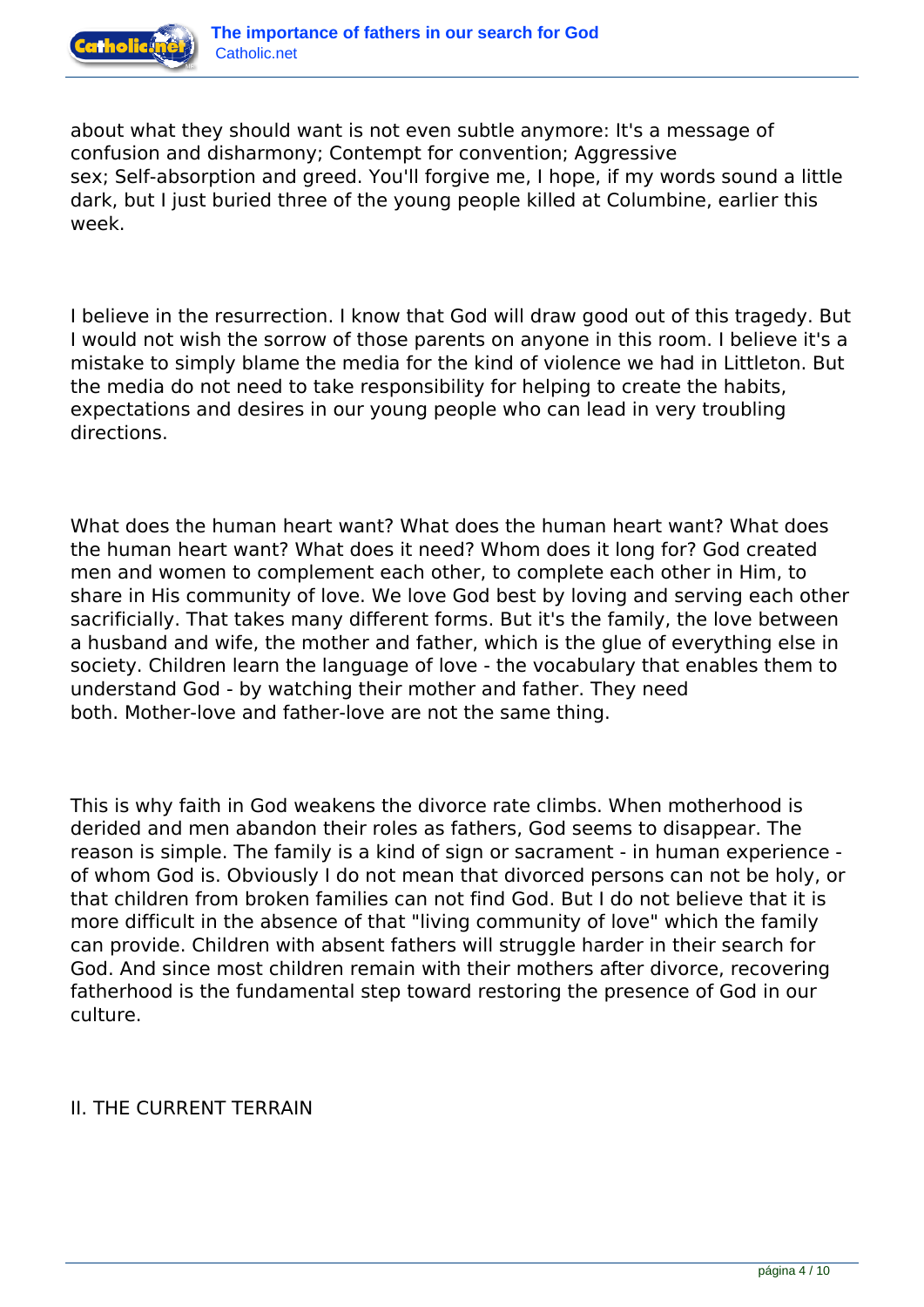

These have been a tough couple of decades for fathers in particular, and men in general. In saying that, I need to underline that he should not excused his abusiveness, and no father should be excused from the abandonment of his children. Much of the trouble men find themselves in these days is of their own making. If men act like bullies or drones, women will very reasonably act to defend themselves and their children. But today, the critiques of men in our society go a lot deeper than just correcting bad male behavior. They attack men's identity and undermine the whole idea of fatherhood. In the process, women and children are hurt, families are damaged, and our understanding of God Himself becomes confused.

Let me outline three criticisms, or problems, which make our times especially hard for fathers.

The first problem is with Dad's genes. I mean the genes in Dad's blood - not the ones we wears. And it's best described in a 1996 book called Demonic Males: Apes and the Origins of Human Violence. How's that for a title. One of the authors, Richard Rangham, is a Harvard professor of Anthropology. The other, Dale Peterson, is a science writer. Their idea is simple: Most apes are violent. Humans and chimpanzees have very similar DNA. Both species murder their own kind; Battle for breeding rights; And dominate their females. Male aggression in both these species comes from ecological pressures which encouraged violent male leadership at an early evolutionary stage in order to survive. The rest is history. . . Including our own.

But one ape species is different. The bonobos, a special kind of chimpanzee, live in a remote forest in Zaire. According to Wrangham and Peterson, the bonobos evolved under friendlier ecological conditions. This reduced the need for male dominance. It also allowed females to bond into groups. Today, these female groups restrain male behavior and enforce a kind of pacifism. As a result, bonobos not only do not rape and murder each other, they also enjoy a lot of recreational sex.

Now, if you're beginning to get suspicious about the kind of "science" involved here, you're not alone. Even the authors admit they stretch a point or two. But their concluding logic is very important. Let me quote it directly: ". . . Just as nonaggressive strains of other mammals can be bred by artificial selection, so a peaceful strain of human could be bred too. With some concerted worldwide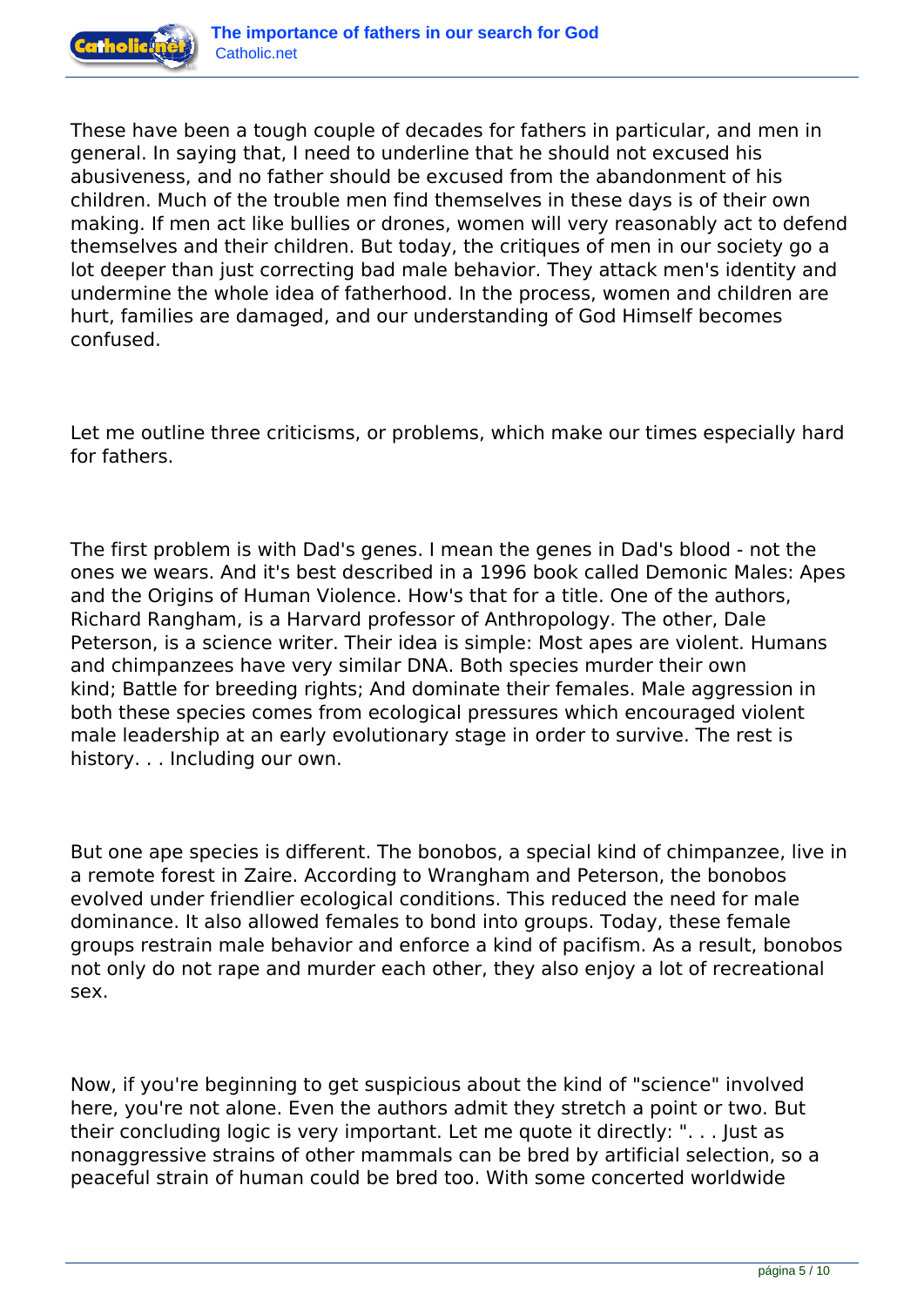

action, we could probably get measurable results within a few generations. Society could, through its own reproductive choices, actually breed a kinder, gentler man with a temperament less like chimpanzee's, more like bonobo's. "

As you'd expect, the authors have a pretty hostile view of the traditional family and marriage, which they see as a trap for women cooked up by patriarchal power.

Dad's second big problem is economic. Marx and Engels were wrong about a lot of things. But they were probably right that capitalism - if left to its own devices naturally undermines most traditional institutions, including the family. Or as Neil Postman once put it, the real radicals are not Marxists who quote Lenin, but television executives in conservative suits who just want to sell their products. . . And do not much care which traditions and beliefs get dumped in the process.

Children now watch 5,000 hours of television before they enter kindergarten and 16,000 hours before they graduate from high school. The average American sees 1,000 commercials a week, and 1 million before he or she is 20. And what commercials teach is this: The best things in life are not free; In fact, they cost quite a bit of money. . . But we should get them anyway, because otherwise, we will not be happy. Consumer capitalism encourages appetites; Which require spending; Which encourages debt; Which demands more work to earn more money; Which gets spent on bigger appetites; And so on. That's its nature. The result, in many families, is the elevation of money as the only real measure of value. What do you do if you do not get paid for your work - and obviously, stay at

Home mothers do not get paid - your work is somehow inferior. Which helps you drive more and more women into the workforce.

My point is this. Our economy has changed. Many men do not play the same, clear, solitary provider role for their families they once did in the past. At the same time, family members are taught by the mass media to see themselves as self-contained consumers. So the internal economic life of the family has also changed - from a common purpose shared by all family members, to a collection of competing individual interests. In other words, Dad's muscle work is not as valuable as it used to be. And even a good male "brainworker" can rarely keep up with the costs of consumerist family life.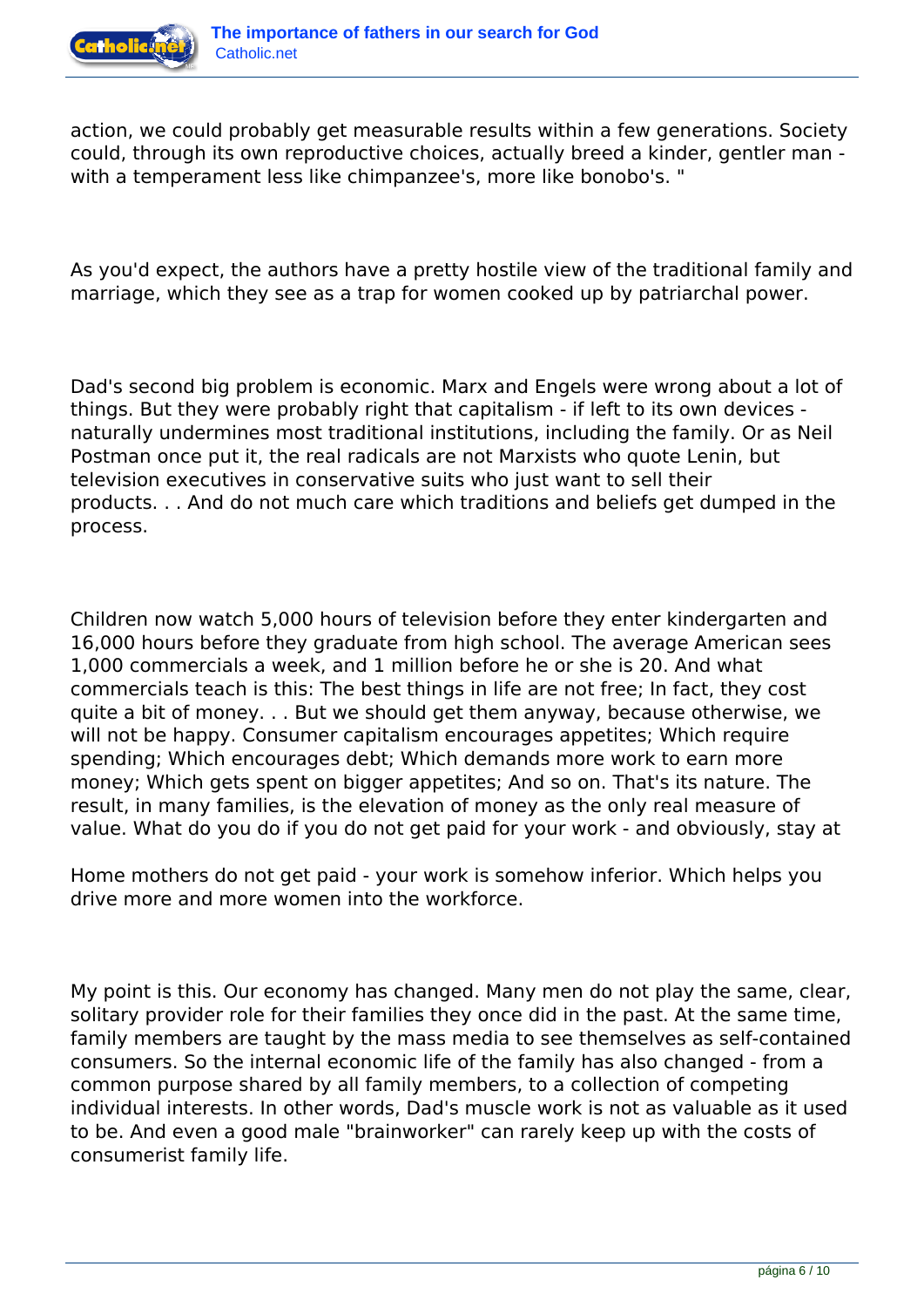

The final problem men face is philosophical - or more accurately, political. Most men would agree that many good things have come out of the women's movement since the 1960s. Real feminism resists abortion and is naturally prolife. But a certain kind of modern feminism is not just pro-woman, but anti-male. In the words of one feminist scholar, "Socialist feminists see [the traditional] family structure as a cornerstone of women's oppression: it enforces women's dependence on men, it enforces heterosexuality and it imposes the prevailing masculine and feminine character structure on the next generation. "

She goes on to stress that the difference between socialist feminists and plain old women's-rights activists is that socialist feminists support "a possible transformation of 'physical' human capacities, some of which until now have been biologically limited to one sex. This transformation might include possibilities for insemination, for lactation and for gestation, so that, for example, one woman could inseminate another, so that men and non-parturitive women could lactate and that fertilized ova could get transplanted into women's or even men's bodies . "

This is pretty strange stuff, but I'm not exaggerating. I'm quoting a respected scholar at a mainline university.

What should we make of all this?

First, each of these three tendencies is inhuman. Each turns the human person into an object. We are determined by our genes, so we have to breed better pacifists. We are determined by what we earn and buy, so we have to earn and buy more. We are determined by the limitations of our gender, so we have to rewire our biology to serve our politics. These are just bad ideas. Nowhere in any of these trends is there any room for fathers, mothers or families as we traditionally understand them.

And not surprisingly, who else is absent? God.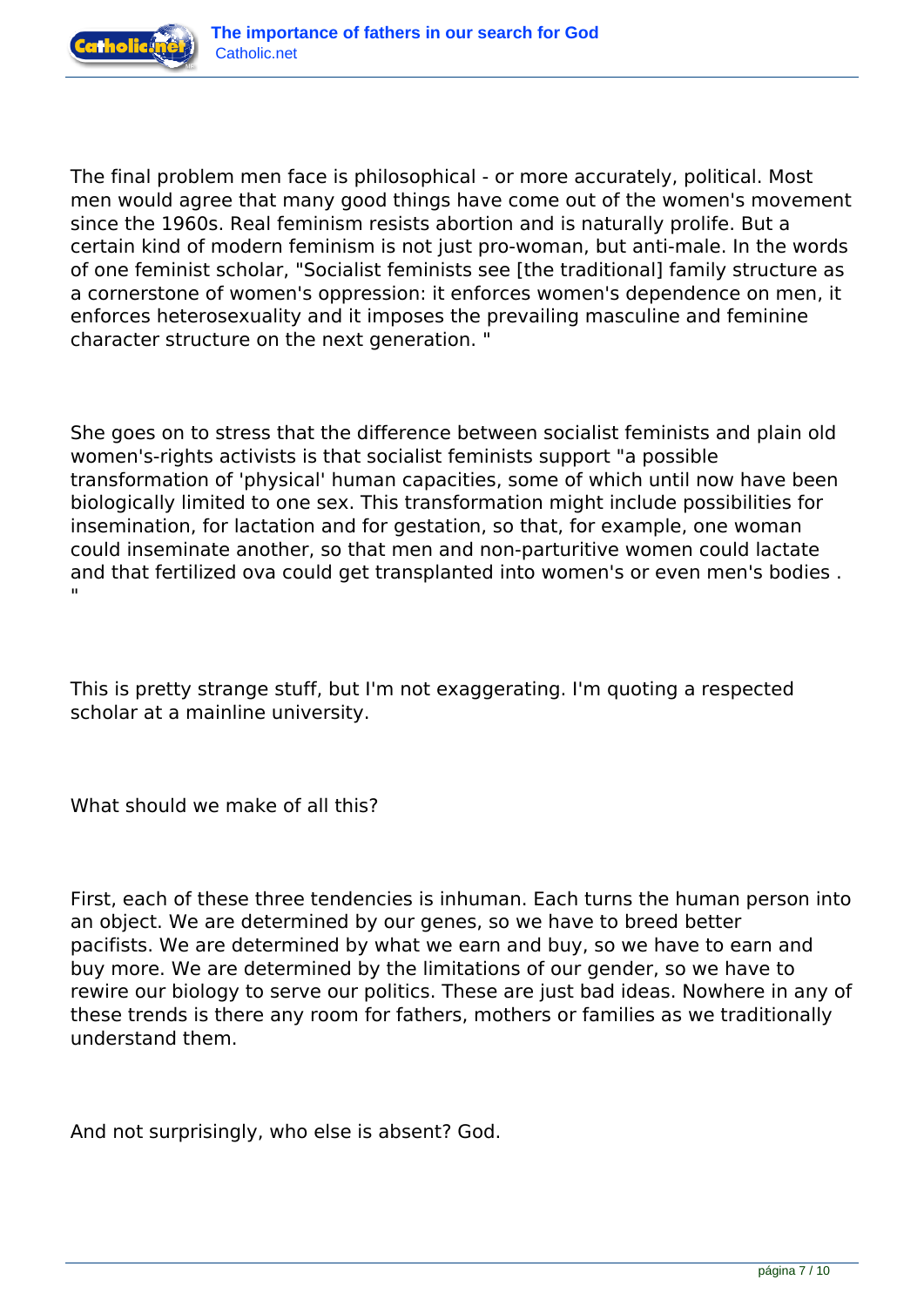

The biggest delusion of the 1960s, '70s and' 80s was that women and children could survive and even prosper without husbands and fathers; That divorce could be a good thing with little or no impact on the children involved. Just the opposite is true.

The evidence is clear. The breakdown of intact, two-parent families severely damages children. Worse, the single-parent and step-parent households increase, our social fabric weakens. There's no mystery to the data: Children need fathers, and we all suffer if fathers disappear. What is David Blankenhorn, the author of Fatherless America, can say that "fatherlessness is the most harmful demographic trend of this generation. It is the leading cause of declining child well-being in our society. It is also the engine driving our most urgent social problems from crime to adolescent pregnancy

To child sexual abuse to domestic violence against women. "

Author Robert Samuelson puts it another way: "The only solution [to our contemporary problems] is to reconstruct, somehow, families that provide the love, sense of self-worth and discipline that children need to develop into responsible, self-sufficient adults. But no one really knows how to do this. . "Of course, that's not quite true. I think the solution exists, and we can find it in our faith.

III. WHAT SHOULD WE DO?

There is an old saying that the greatest gift to father can give his children is to love their mother. That's the importance of a father: the witness he gives through his love. I have many memories of my own father. I remember and cherish his love for my mother. I always believed in it, because it was always there. My father taught me that fidelity was not just possible, but a source of joy and freedom, satisfaction and friendship. I might have learned that without him, but not in the same way, and not with the same intimacy. I also taught me how to choose to love. Fathers choose to love and choose to remain with their children in the way mothers do not, because motherlove is frankly just more intense, more natural, more organic. Nothing in fatherhood is automatic, or biologically directed, the motherhood. Real father-love is entirely free-will act of self-sacrifice. Lived well, it gives us a window on God's own fatherhood.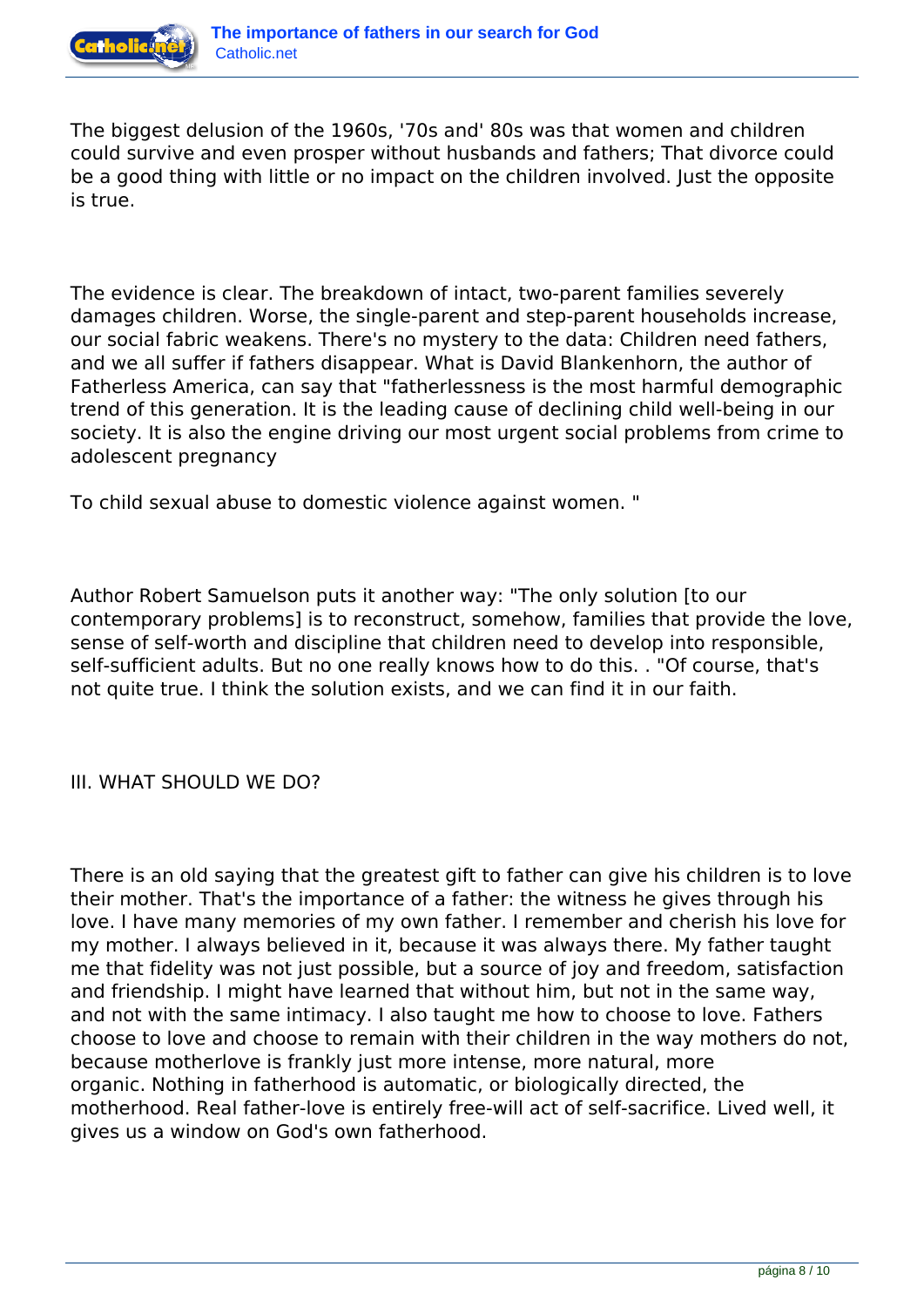

Of course, it's misleading to draw too many parallels between the fatherhood of God and human fathers. God is wholly other, and neither male nor female. But Scripture says, "I bow my knees before the Father, from whom every family in heaven and on earth is named" (Eph 3: 14,15). And Jesus Himself told us to call God "Father." It's the language God chooses to reveal Himself, and it's through a human father that the best child learns how to integrate justice and mercy; How to engage with the world; Our purpose beyond the family; The nobility of strength when it's ruled by love; And the creative fruitfulness of work. A father's love completes the family - and in that communion of persons, the child gets the first inkling of who God is, the Trinity of persons in a community of love ... like the family.

Looking out from within the love of a family, we can see the poverty of so much of today's culture. If men are simply predators and inseminators looking to spread their seed, and if women really need them only as a way of getting children, well. . . Then marriage is just a contract of mutual utility, with the sexes using each other as a means to an end. But people are better than that. Our motives and yearnings are higher than that.

So what do we do to restore fathers to their place in the family and in the culture, and through that, to renew our language of God?

This is where a speaker usually offers a program. We really need a tax code that really favors families. We also need social welfare policies that deliver help where it is needed, without encouraging families to breakup in the process. But those are political issues, and they're always debatable. The real work is on the personal level, and it's both simpler and tougher.

We live in a curious time. We read books like Tom Brokaw's The Greatest Generation. We revere the values which the generation of the 1940s embodied especially the fathers and brothers and sons who fought in World War II. But how much of it, I wonder, is just our nostalgia for a life we have in the intention of choosing. . . Because it would demand the hard work of conversion. You see, that's the heart of the matter. The revolution begins in the individual soul. When men and women decide to live scriptural lives, sacramental lives, then and only then, will the world begin to change.